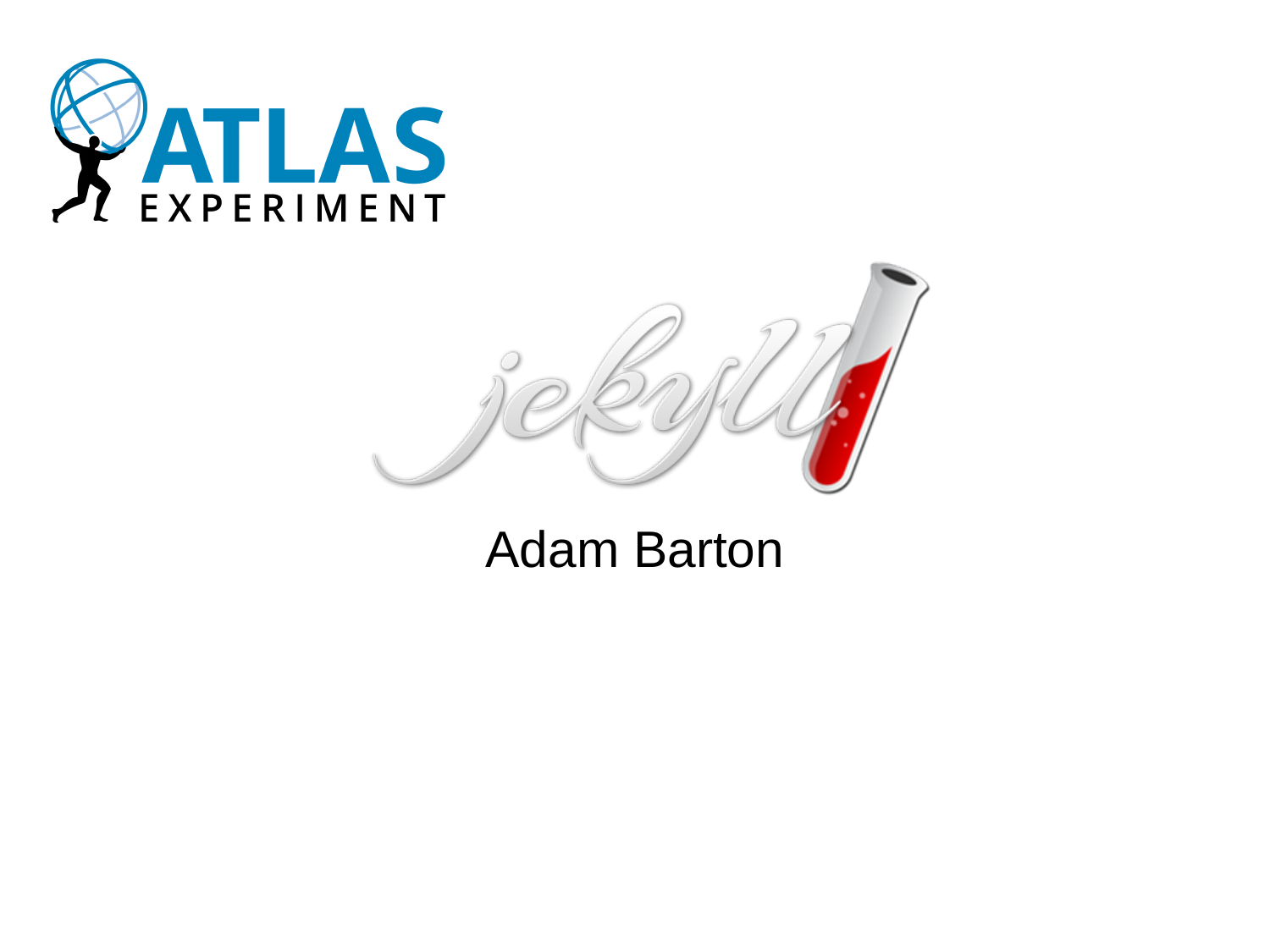### Introduction

- Jekyll has recently become popular for presenting software documentation
- Instead of using databases, Jekyll takes the content, renders Markdown or Textile and Liquid templates, and produces a complete, static website ready to be served by Apache HTTP Server, Nginx or another web server.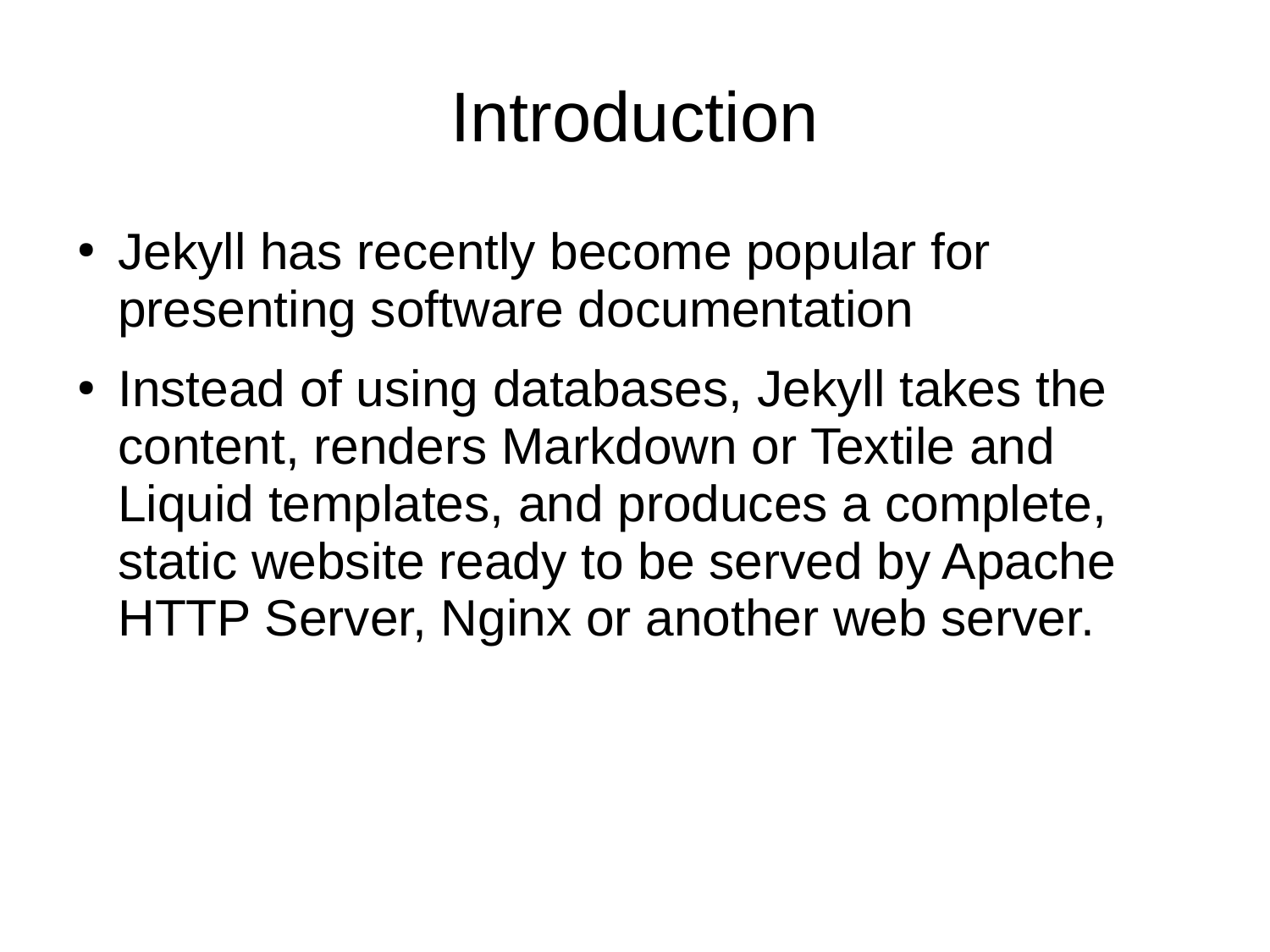## Currently used in ATLAS

- We have one public site [here](https://atlassoftwaredocs.web.cern.ch/) hosting:
	- Athena Guides
	- Tutorials
	- Procedures for software shifters
- Designed to be viewable on all screen sizes



#### Shift guide for release coordinators

Last update: 03 May 2017 [History]

#### Introduction

This page contains information about the workflows and procedures a release coordinator is concerned with. It is assumed that you are familiar with the general workflow for ATLAS Offline software development as summarised in the Workflow Quick Reference. Having an overview of the tasks of the software review shifters as well as knowing basics of git is also helpful.

#### Finding open merge requests for your release

In git, different releases are represented by different branches of the atlas/athena git repository. One subtle point is that what code we build from the branch is controlled by the project specific scripts that live in the Projects directory of the branch (e.g., here for the master branch). You are, however, the release coordinator for all projects built from a branch.

Upon creation, merge requests will be tagged automatically by the CI system with a label indicating their target branch. In addition, the CI system also adds a label indicating the stage and result of the software review process. Changes approved by the software review shifters are labeled as review-approved. Therefore, you should be able to select all ready-to-be-accepted merge requests from the Gitlab merge request overview page. Simply filter the list of merge requests by selecting review-approved and your release branch name from the dropdown menu for labels.

Full rebuilds need to be triggered after updates where an incremental rebuild may not catch all changes properly, such as a LCG version update. Such updates should be performed in late evenings, with advance notification emailed to أباد المحاوية أ the project of the company's and the company of the project of contractor and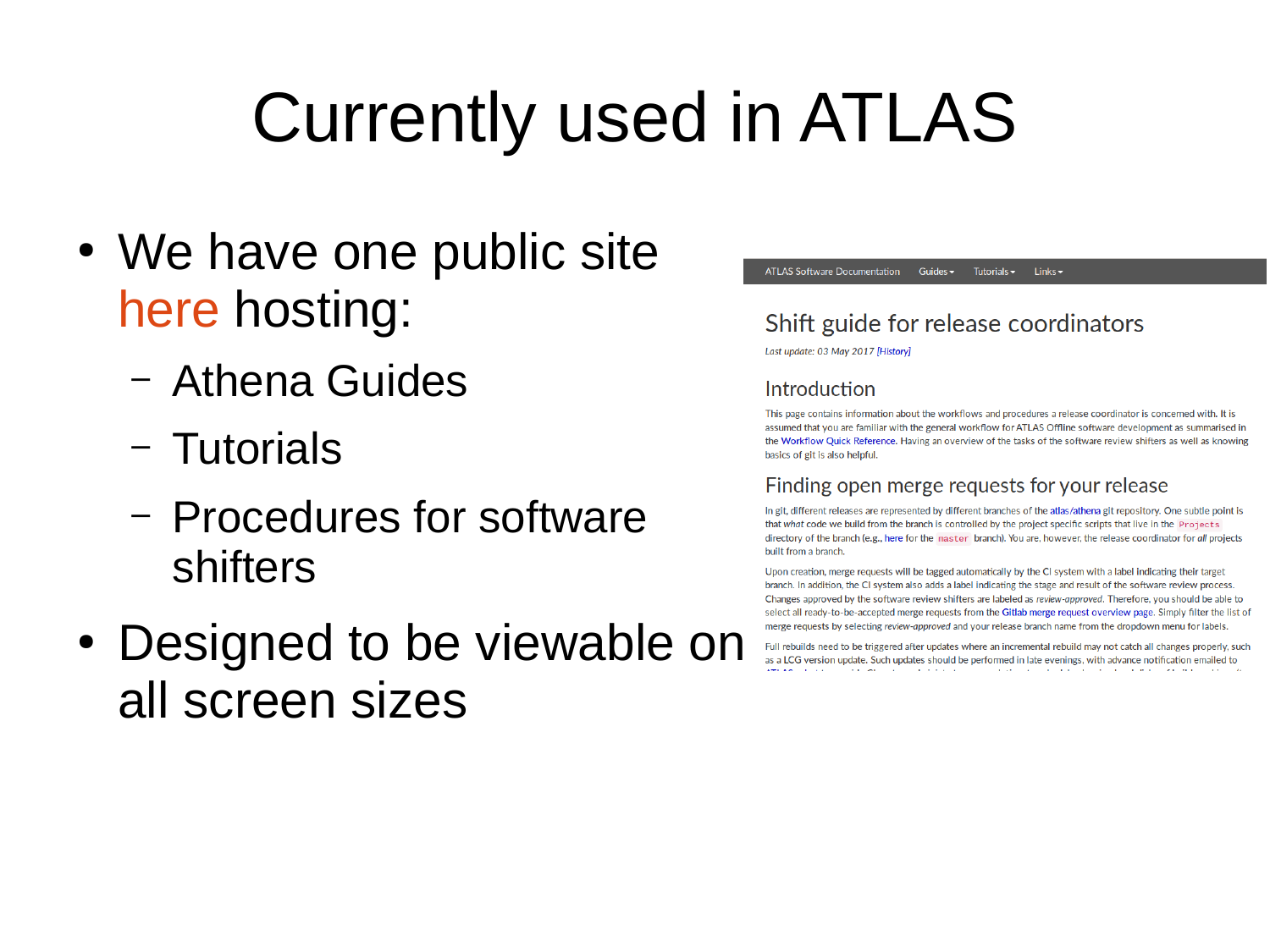# Jekyll

- In our implementation it is not trivially edited
- Edits to the source code are validated in a gitlab merge request procedure
- Once validated they are merged and changes go live the following day

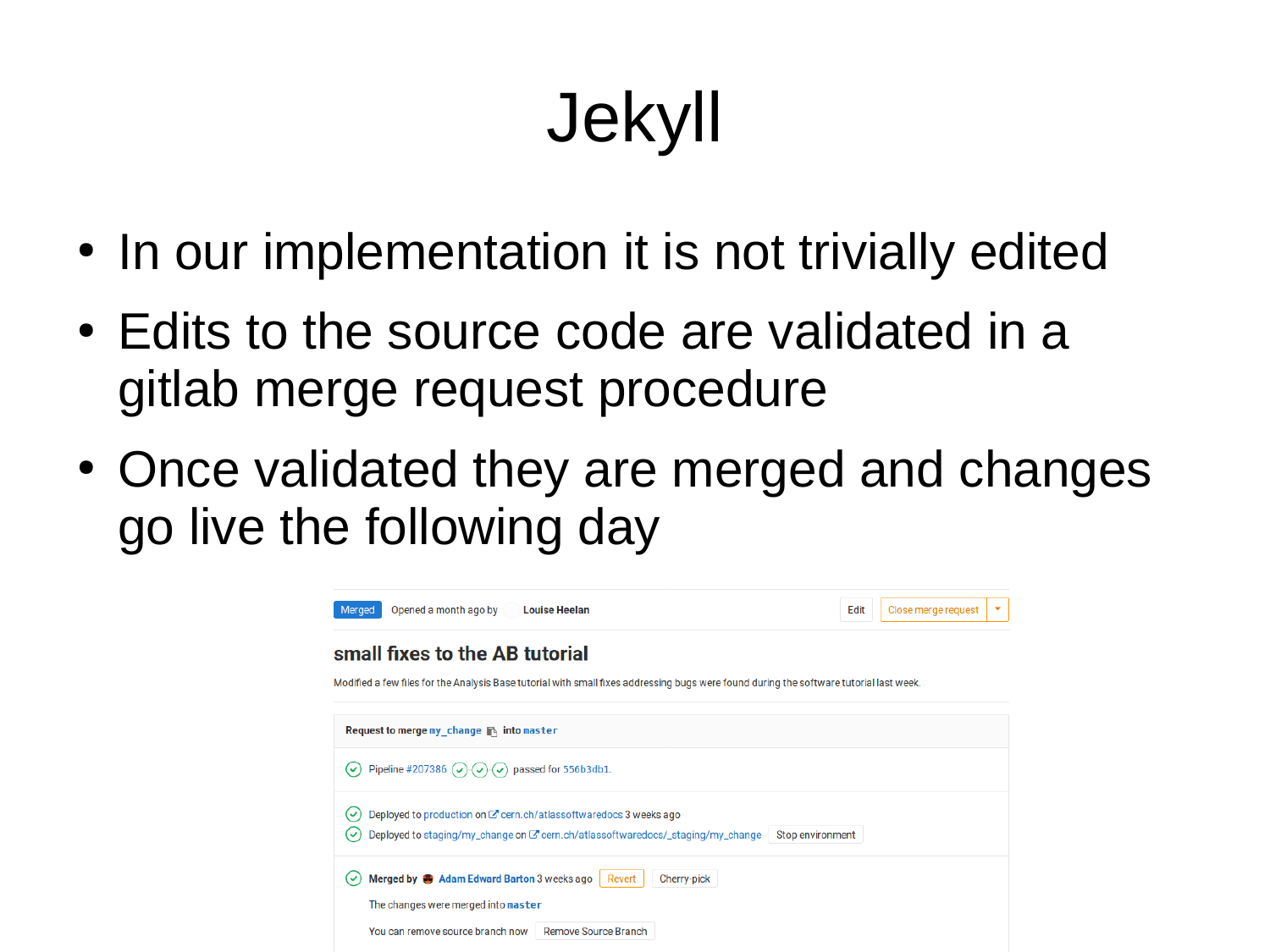### How to make Jekyll contributions

- Install Jekyll
- Use git to clone the repository:
	- git clone https://gitlab.cern.ch/atlas-sw-git/atlassoftwaredocs.git
	- cd atlassoftwaredocs
- Run Jekyll:
	- jekyll serve

|            | Configuration file: /home/adam/jekyllTest/ModalImage_PopoutMenu_update2/atlassoftwaredocs/_config.yml  |
|------------|--------------------------------------------------------------------------------------------------------|
|            | Configuration file: /home/adam/jekyllTest/ModalImage PopoutMenu update2/atlassoftwaredocs/ config.yml  |
|            | Source: /home/adam/jekyllTest/ModalImage PopoutMenu update2/atlassoftwaredocs                          |
|            | Destination: /home/adam/jekyllTest/ModalImage PopoutMenu update2/atlassoftwaredocs/ site               |
|            | Incremental build: disabled. Enable with --incremental                                                 |
| Generaling |                                                                                                        |
|            | done in 3.505 seconds.                                                                                 |
|            | Auto-regeneration: enabled for '/home/adam/jekyllTest/ModalImage_PopoutMenu_update2/atlassoftwaredocs' |
|            | Configuration file: /home/adam/jekyllTest/ModalImage PopoutMenu update2/atlassoftwaredocs/ config.yml  |
|            | Server address: http://127.0.0.1:4000/                                                                 |
|            | Server running press ctrl-c to stop.                                                                   |
|            |                                                                                                        |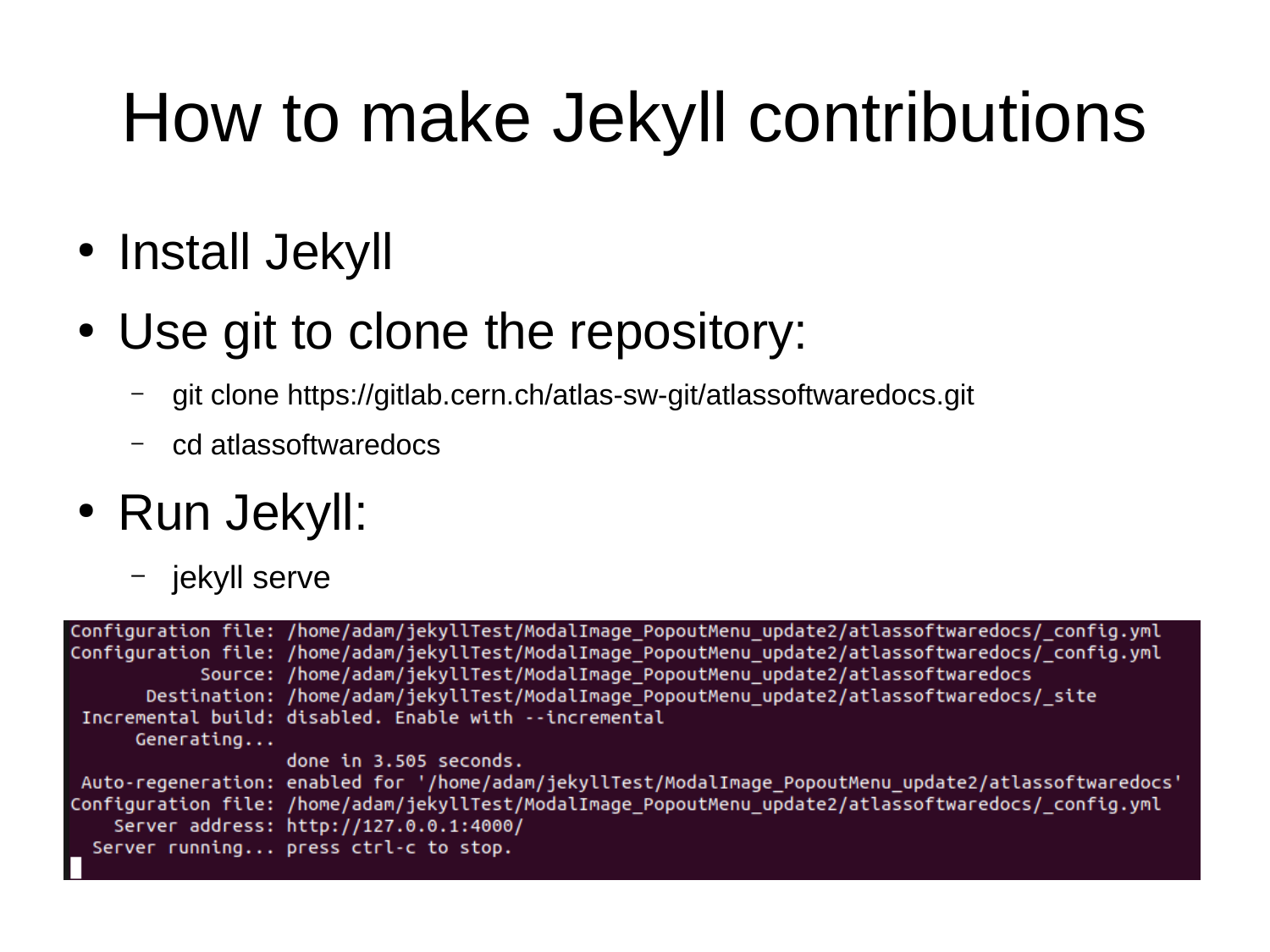# Editing code

- Open the local address in your web browser to see the rendered page
- Edit the source code, the new code is automatically compiled so you can just reload your webpage.
- Jekyll has a mark up language for more advanced features

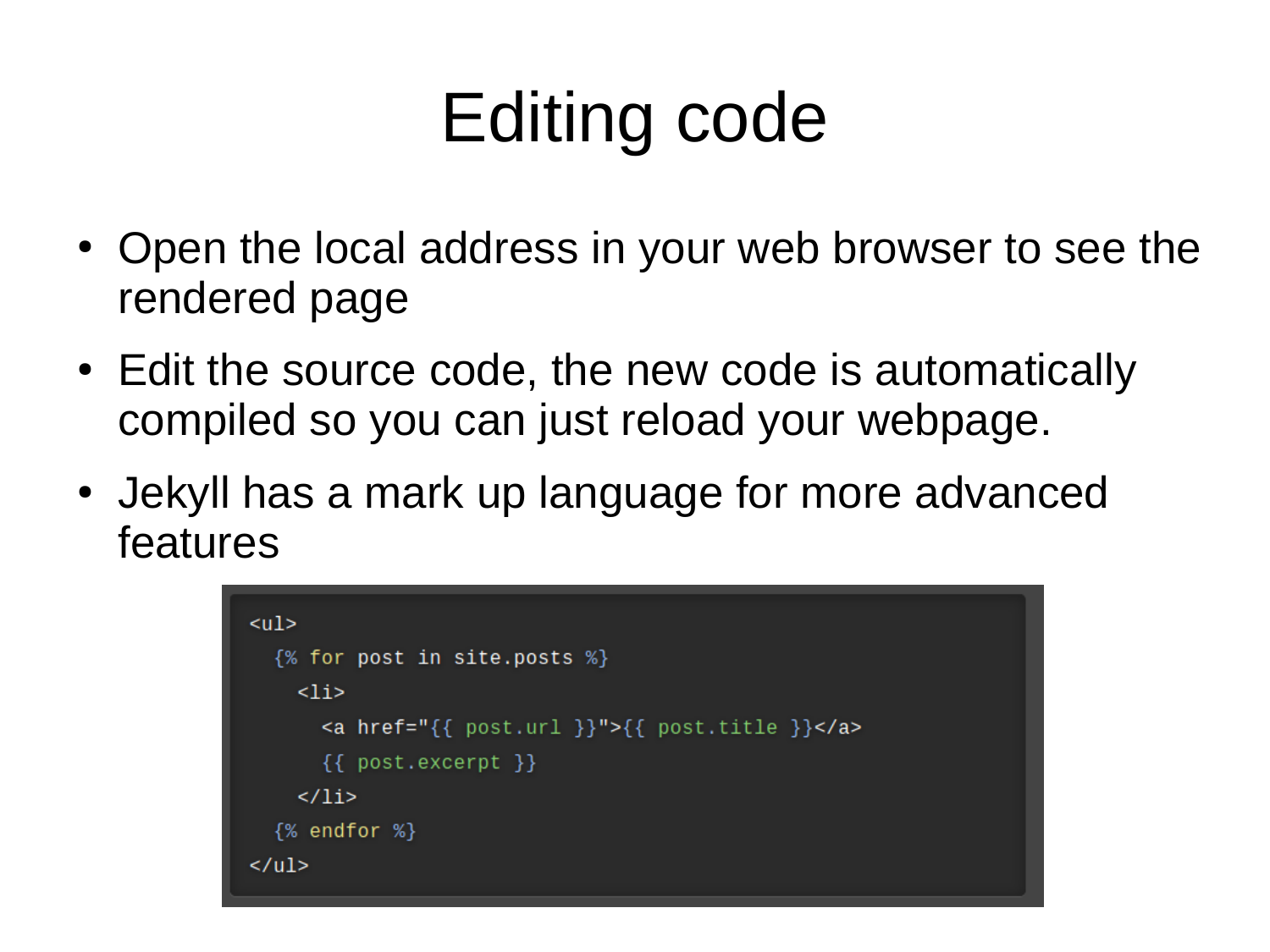# Markup

- ## Header 2 (H1 is reserved for post titles)##
- $\cdot$  ### Header 3
- $\cdot$  #### Header 4
- A link to [Jekyll Now](http://github.com/barryclark/jekyll-now/).
- An image, located within /images
	- ![an image alt text]({{ site.baseurl }}/images/jekyll-logo.png "an image title")
- \* A bulletted list
- - alternative syntax 1
- $\cdot$  + alternative syntax 2
- - an indented list item
- $\cdot$  \_italics\_
- $\bullet$  \*\*bold\*\*
- $\cdot$  `code()`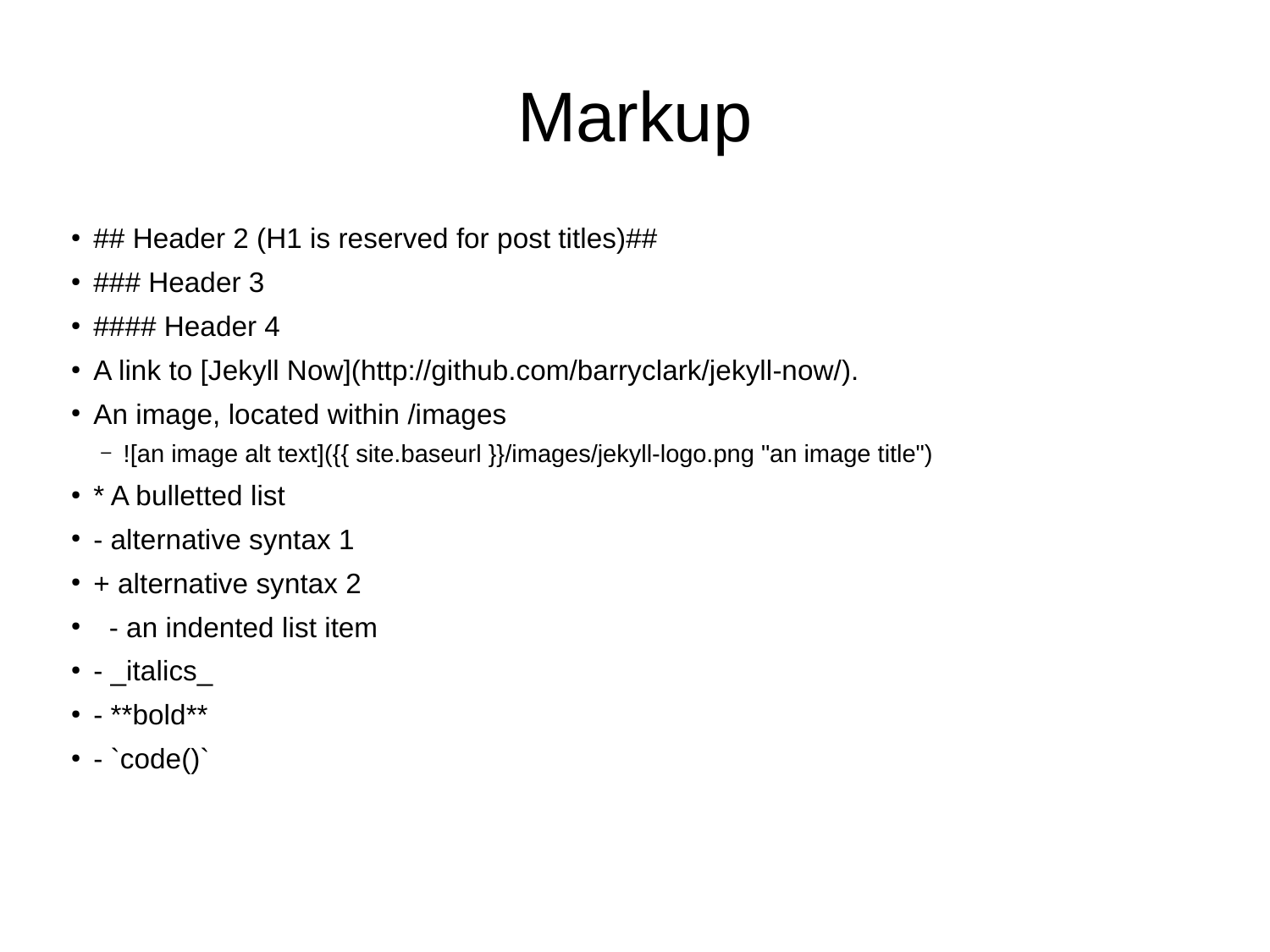#### Review and Commit

- The web page should be correct, renders correctly and be readable on all screen sizes
- Commit your code to a new git branch





 $\overline{\bullet}$   $\overline{\bullet}$  12:29

#### **ATI AS Software Git** Workflow

Last update: 28 Feb 2017 [History]

#### Introduction

These web pages describe how to work with ATLAS offline code hosted in the git version control system.

If you have no experience with git at all, it's worth checking out our collection of links in the Help with git section before anything else. There you'll find a getting started guide for git itself and a leg up from SVN.

As well as using git as the source control management program, ATLAS uses the GitLab service at CERN to provide web based code management, and so we also suggest some GitLab bootstrap links.

#### **Workflow Overview**

 $\triangleleft$ 

Before starting to follow each step of the workflow in detail, it's useful to have an overview of the whole process, uncluttered from all minutiae. That's what we give here, so

 $\bigcirc$ 

 $\Box$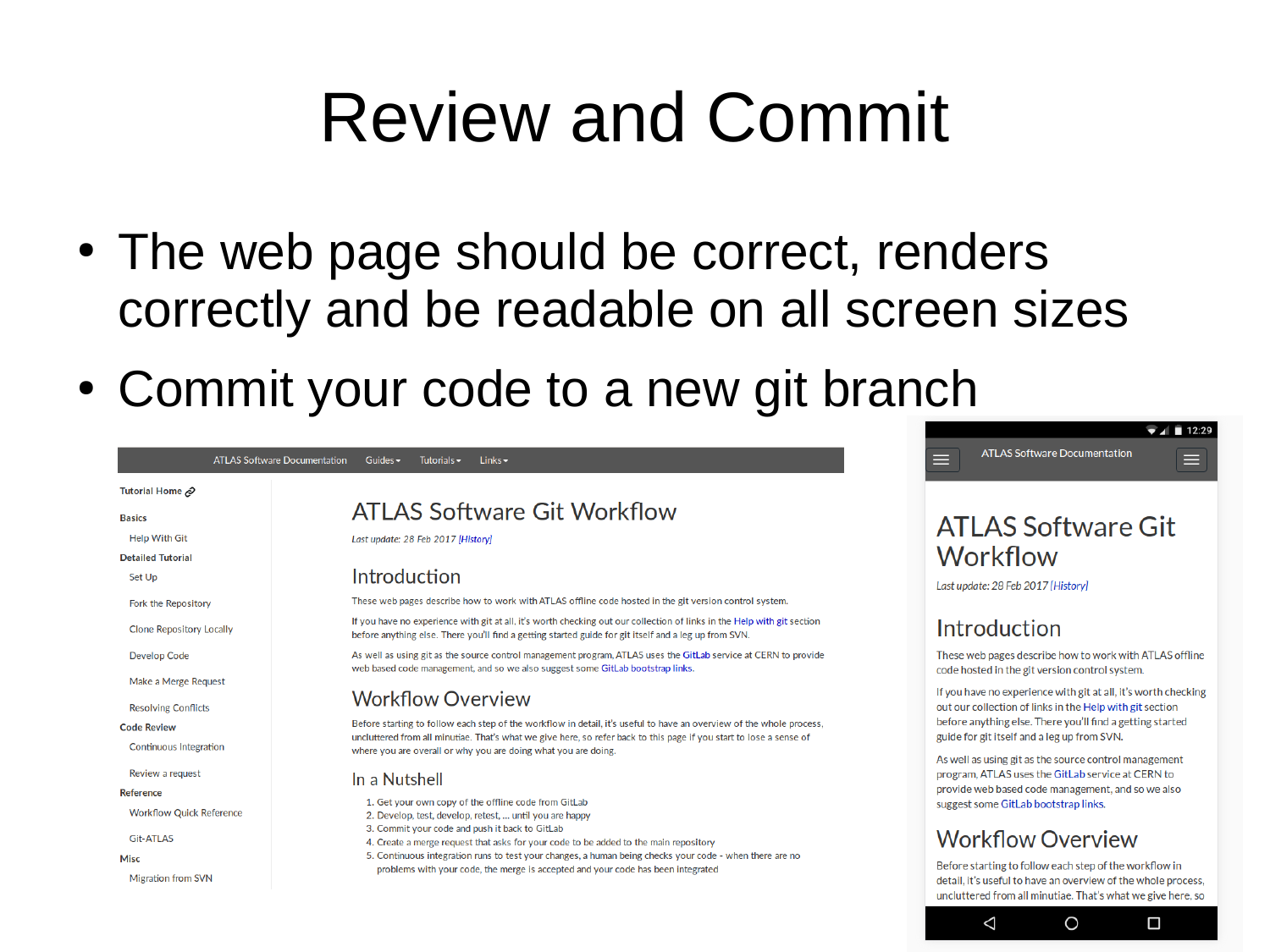## Gitl ab

• Open a Merge Request and ping a Documentation team member or Software coordinator to review and accept the merge.

#### Add page summarising 2017 branch gymnastics in the 21 release to the software docs

Various merge operations between release 21 branches in 2017 can make it less obvious what is included in any release.

This MR aims to add a page to visually summarise the releases and merges from 2017 and 2018 to act as a reference.

Uses http://gitgraphjs.com/ under the MIT licence

Edited 2 weeks ago by Tim Martin